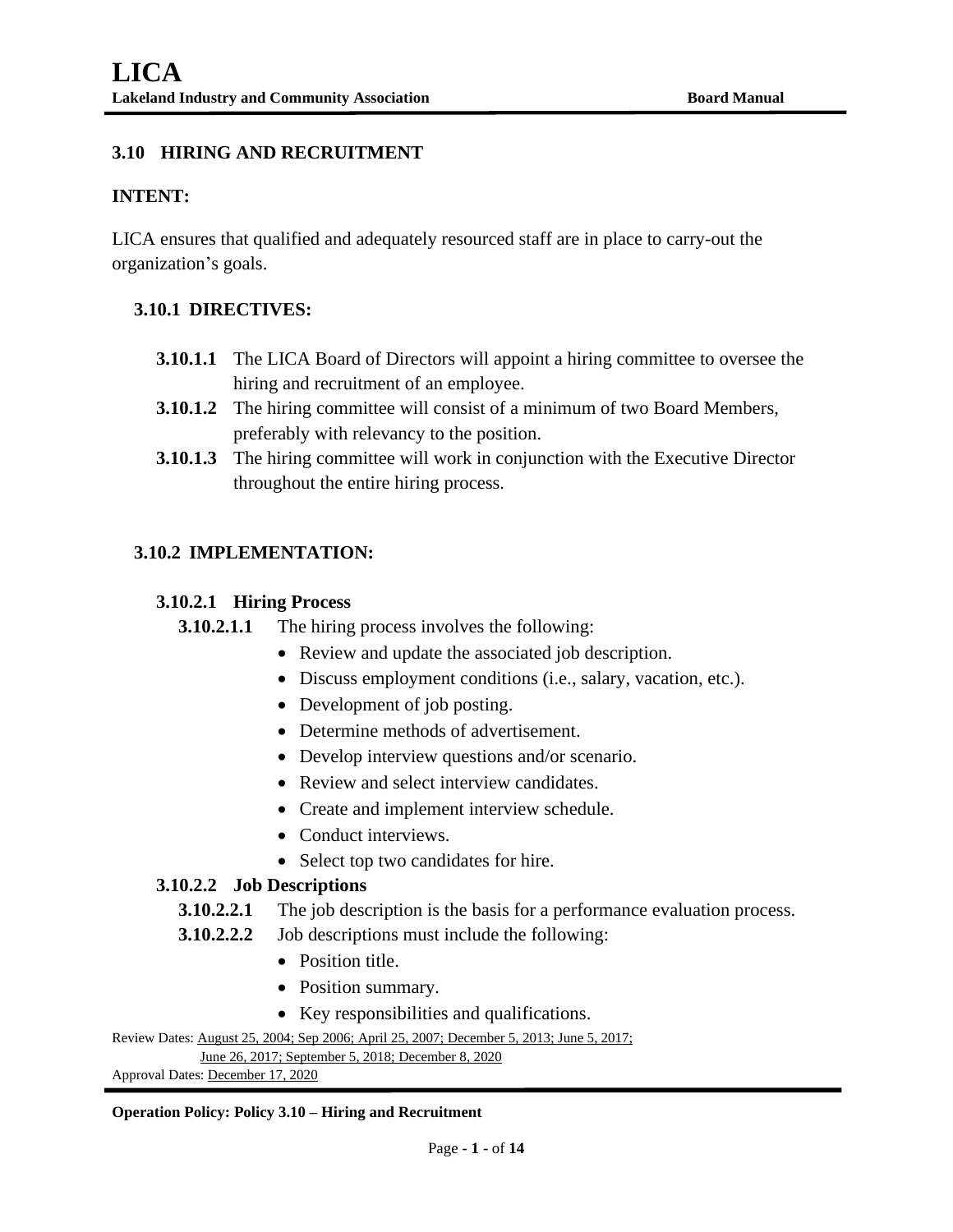### **3.10.2.3 Meetings**

- **3.10.2.3.1** The Executive Director will arrange meetings with the hiring committee to review and develop the necessary documents throughout the hiring process.
- **3.10.2.3.2** The hiring committee members may collect a stipend, in accordance with Policy 2.8 *Board and Committee Expenses and Remuneration.*

### **3.10.2.4 Job Postings**

- **3.10.2.4.1** The Executive Director is responsible for developing job postings for review and approval of the hiring committee.
- **3.10.2.4.2** Job postings must include the following:
	- Position title.
	- Position type (i.e., full-time, part-time, etc.).
	- Job description.
	- Application deadline.
	- Application submission details.
- **3.10.2.4.3** All job postings will be published on LICA's social media and external sources deemed appropriate for the position being filled.
- **3.10.2.4.4** Job postings will remain published until the position is filled.

### **3.10.2.5 Interview Process**

- **3.10.2.5.1** The hiring committee and Executive Director will review all applications received and determine the top candidates for hire.
- **3.10.2.5.2** All hiring committee members and the Executive Director must be present during candidate interviews.
- **3.10.2.5.3** Interviews will be conducted using behavior-based interview questions and an optional scenario evaluation. These must be reviewed and updated upon every hiring process.
- **3.10.2.5.4** Candidate scoring and evaluation forms will be completed for each interviewed candidate and retained with the application (see Appendix A).
- **3.10.2.5.5** The candidate for hire is selected based on their qualifications related to the associated job descriptions (see Appendix B).

### **3.10.2.6 Reference Checks**

- **3.10.2.6.1** The Executive Director will conduct professional reference checks and employment verification on the selected candidate for the LICA employment position prior to making a job offer.
- **3.10.2.6.2** A minimum of three references are required from each candidate.

Review Dates: August 25, 2004; Sep 2006; April 25, 2007; December 5, 2013; June 5, 2017;

June 26, 2017; September 5, 2018; December 8, 2020 Approval Dates: December 17, 2020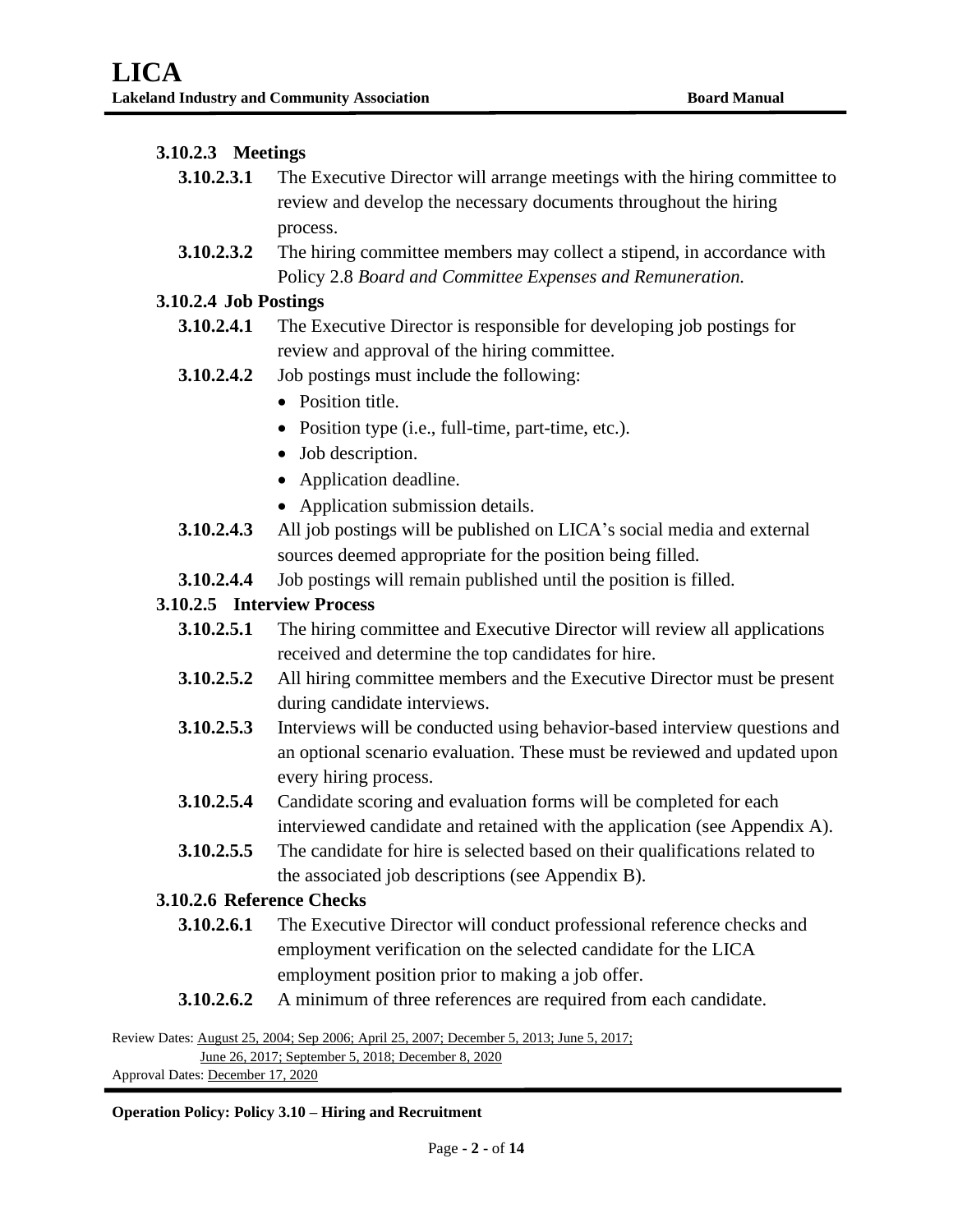**3.10.2.6.3** Background checks may be required dependent on the position and may include criminal history, drug testing or any other relevant information required for the job. This will be included as an employment condition, should it be deemed necessary by the hiring committee.

## **3.10.2.7 Job Offers**

- **3.10.2.7.1** Upon conclusion of interviews, the Executive Director is responsible for communicating the offer of employment and notifying candidates who were not selected for the LICA employment position.
- **3.10.2.7.2** Once an Employment Offer is made by the Executive Director, a candidate will have a maximum of two business days to provide an answer. If the candidate fails to accept an offer of employment within the designated timeframe, the offer may be rescinded by LICA.
- **3.10.2.7.3** The Executive Director is responsible to develop an Employment Agreement, which includes employment conditions agreed upon by the hiring committee.
- **3.10.2.7.4** The Employment Agreement must be accepted by the Officers prior to presenting it to the selected candidate.
- **3.10.2.7.5** The Employment Agreement must include the following:
	- Description of duties and responsibilities, with job description attached.
	- Probationary period.
	- Compensation.
	- Group savings plan (if applicable).
	- Work hours and/or workload equivalency.
	- Vacation and sick leave.
	- Termination Clause.
- **3.10.2.7.6** The Employment Agreement must be first signed by the candidate within 5 business days, followed by two Board designates to be fully Executed. It is then retained in accordance with Policy 3.12 *Personnel files.*

Review Dates: August 25, 2004; Sep 2006; April 25, 2007; December 5, 2013; June 5, 2017; June 26, 2017; September 5, 2018; December 8, 2020 Approval Dates: December 17, 2020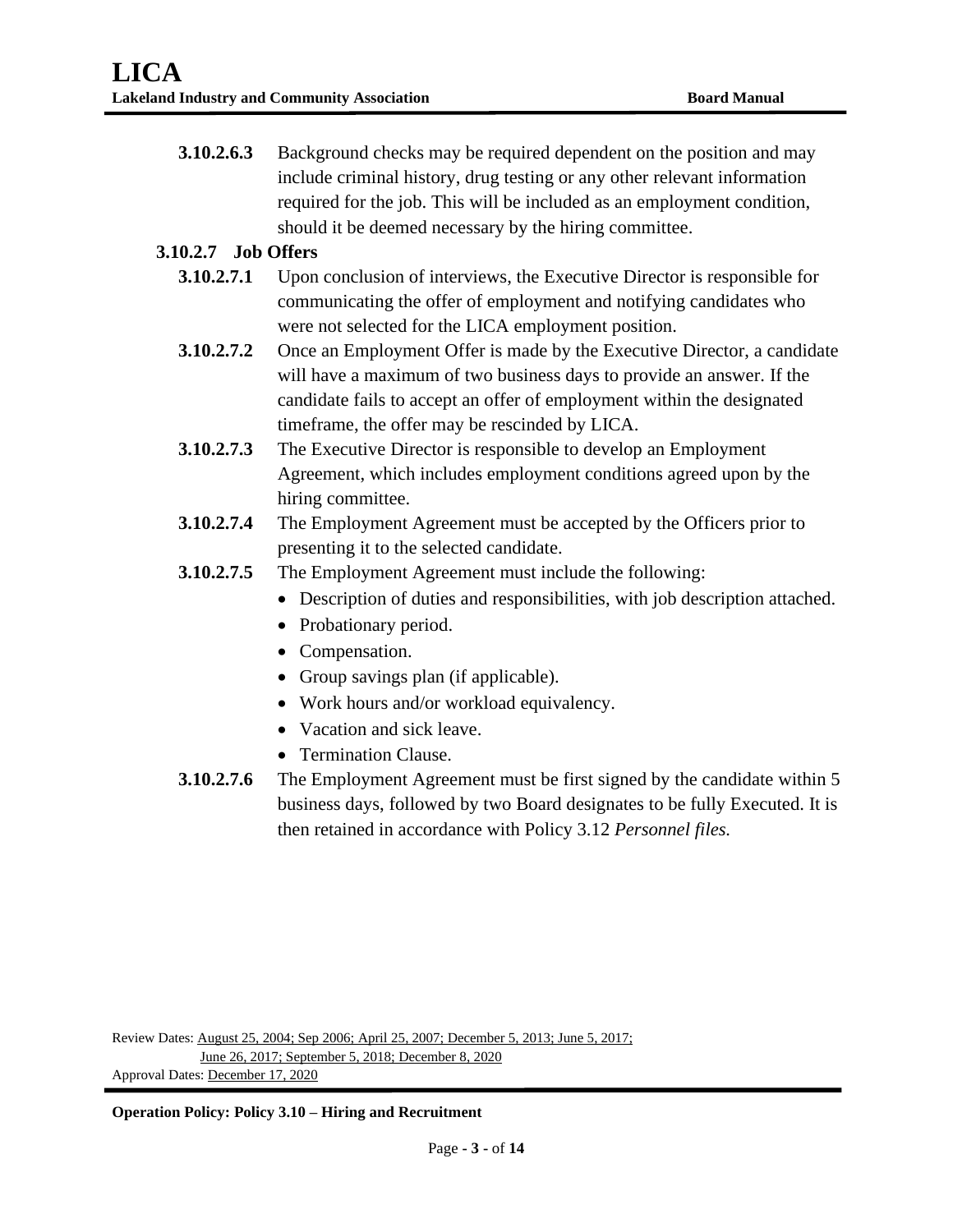

| Key Responsibilities | Applicant #1          | Applicant #2          |
|----------------------|-----------------------|-----------------------|
|                      | <b>Candidate Name</b> | <b>Candidate Name</b> |
| $\#1$                |                       |                       |
| #2                   |                       |                       |
| #3                   |                       |                       |
| $\#4$                |                       |                       |
| #5                   |                       |                       |
| <b>Overall Score</b> |                       |                       |
| <b>Notes</b>         |                       |                       |
|                      |                       |                       |
|                      |                       |                       |
|                      |                       |                       |
|                      |                       |                       |
|                      |                       |                       |
|                      |                       |                       |
|                      |                       |                       |
|                      |                       |                       |
|                      |                       |                       |
|                      |                       |                       |
| Personal Impression  |                       |                       |
|                      |                       |                       |
|                      |                       |                       |
|                      |                       |                       |
|                      |                       |                       |
|                      |                       |                       |
|                      |                       |                       |
|                      |                       |                       |
| Recommendation       |                       |                       |
| <b>Hiring Rank</b>   |                       |                       |

## **Scoring Legend of Key Responsibilities**

**5:** Exceptional **4:** Above; **3:** Meets; **2:** Below; **1:** Doesn't meet qualifications

Review Dates: August 25, 2004; Sep 2006; April 25, 2007; December 5, 2013; June 5, 2017; June 26, 2017; September 5, 2018; December 8, 2020 Approval Dates: December 17, 2020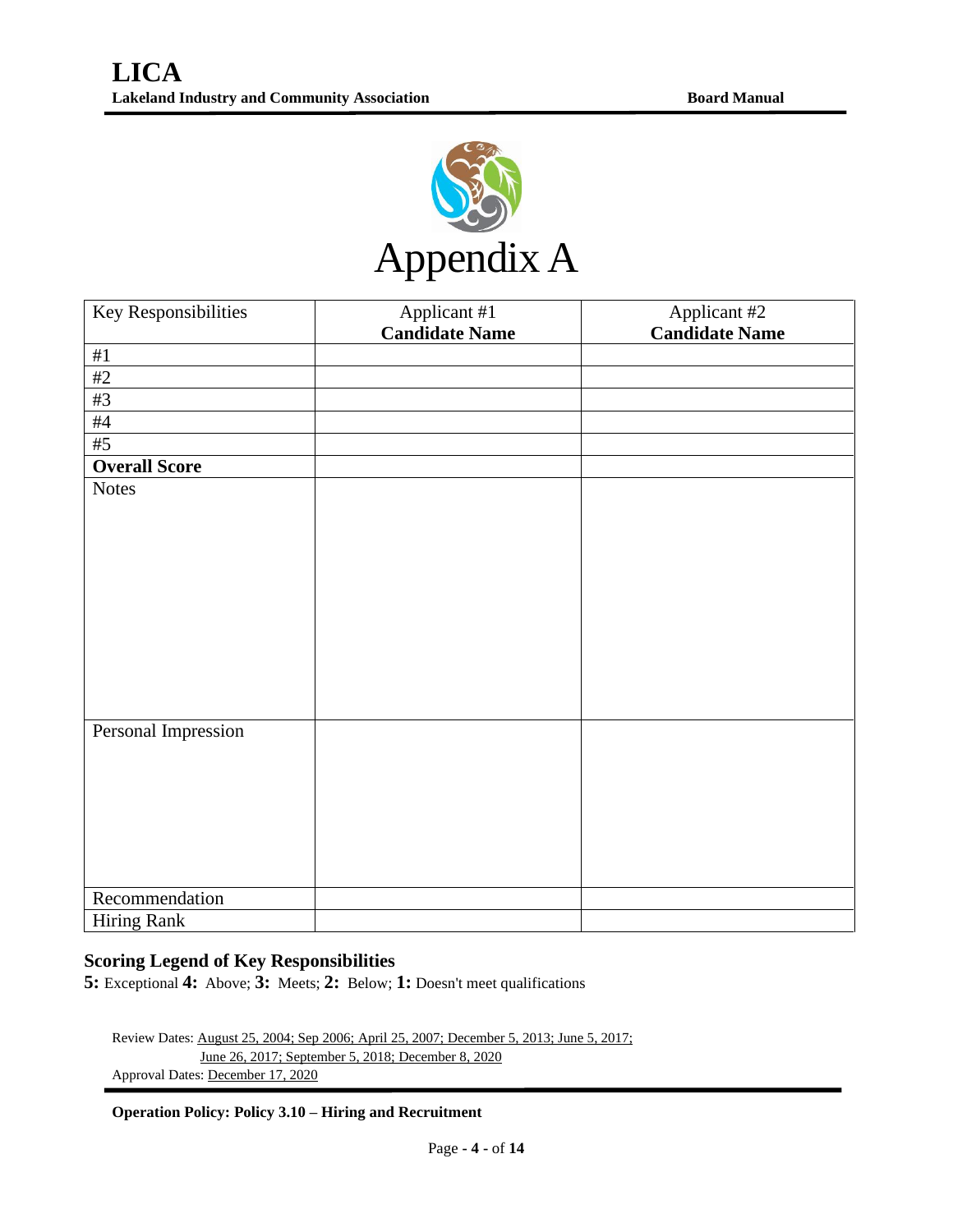

Review Dates: August 25, 2004; Sep 2006; April 25, 2007; December 5, 2013; June 5, 2017; June 26, 2017; September 5, 2018; December 8, 2020 Approval Dates: December 17, 2020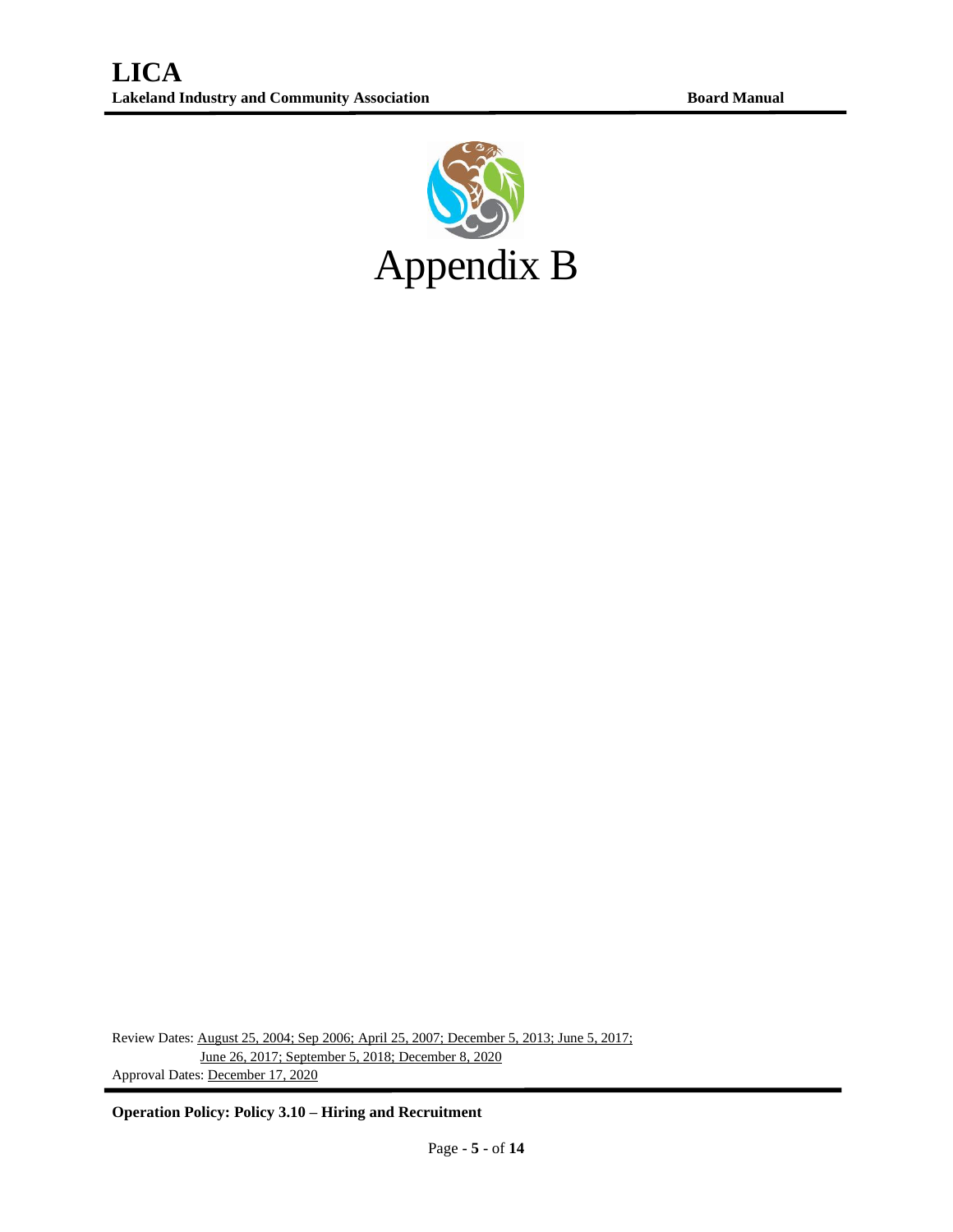## **1.1 EXECUTIVE DIRECTOR JOB DESCRIPTION**

## **POSITION SUMMARY:**

Under the direction of the Board, the Executive Director is responsible for the successful management of LICA according to its Vision, Mission, Values, bylaws, policies, and strategic plan.

The Executive Director has a leadership role, managing daily operations, building relationships within and outside LICA's stakeholder community.

## **KEY RESPONSBILITIES:**

### **1. Operational Planning and Management**

- Facilitate the development and execution of the Association's Strategic Plan and annual work plans.
- Provide quarterly reports to the Board on progress made towards LICA's Strategic Plan and annual work plans.
- Facilitate the efficient and effective operation of the Association.
- Arrange and participate in meetings of the Board and complete follow-up actions as directed.
- Ensure administrative and infrastructure support of committees as designated by the Board.

### **2. Financial Management**

- Adhere to sound financial practice in alignment with the Alberta Government standards and Generally Accepted Accounting Principles (GAAP).
- Assist in the development and oversee execution of the Board approved annual budget that includes all the activities of LICA.
- Review monthly budgets with Program Managers and Financial Manager prior to delivery to the Board.

Review Dates: December 8, 2020; April 6, 2022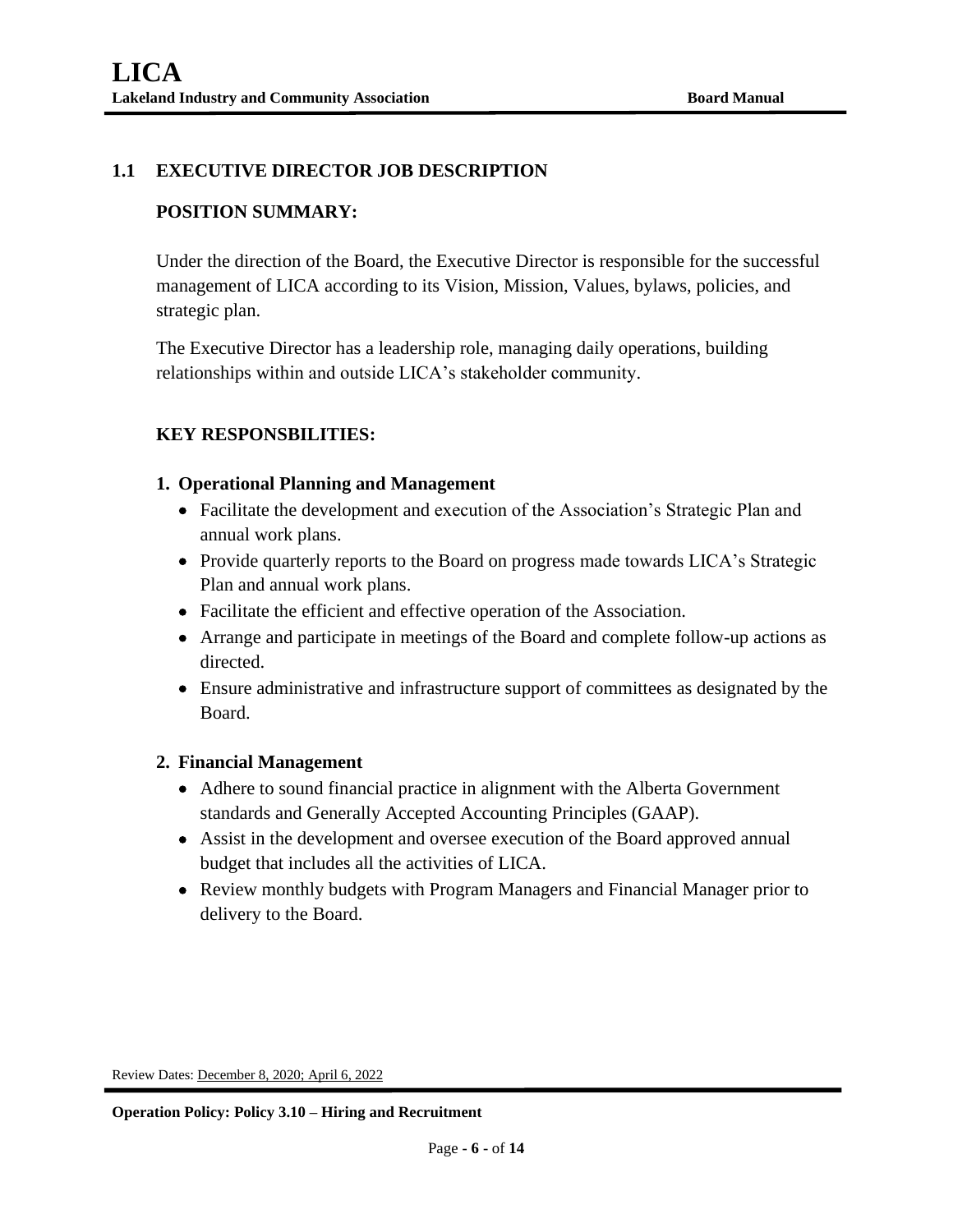### **3. Communication and Advocacy**

- Publicize the goals, activities, and accomplishments of the Association.
- With the Board Chair, who is the official LICA spokesperson, be a key communicator for LICA.
- Keep the Board and funding partners informed of LICA activities, the condition of the Association, and important influencing factors.
- Ensure the Association's web page and social media content is appropriate and engaging.
- Assist with the development and dissemination of educational materials and information in the LICA region.
- Maintain collaborative working relations with related agencies and organizations, as well as with the public, to ensure that LICA initiatives, intentions, and significant developments are known and understood.
- Engage stakeholders to ensure LICA's responsiveness to emerging concerns.

### **4. Human Resources**

- Oversee the implementation of human resource policies, procedures, and practices.
- Recruit, hire, train, supervise, discipline, and terminate employees, as specified in employment agreements.
- Conduct annual employee performance reviews, unless otherwise specified by employment agreement.
- Assist the Board with recruitment and orientation of Board and committee members.

Review Dates: December 8, 2020; April 6, 2022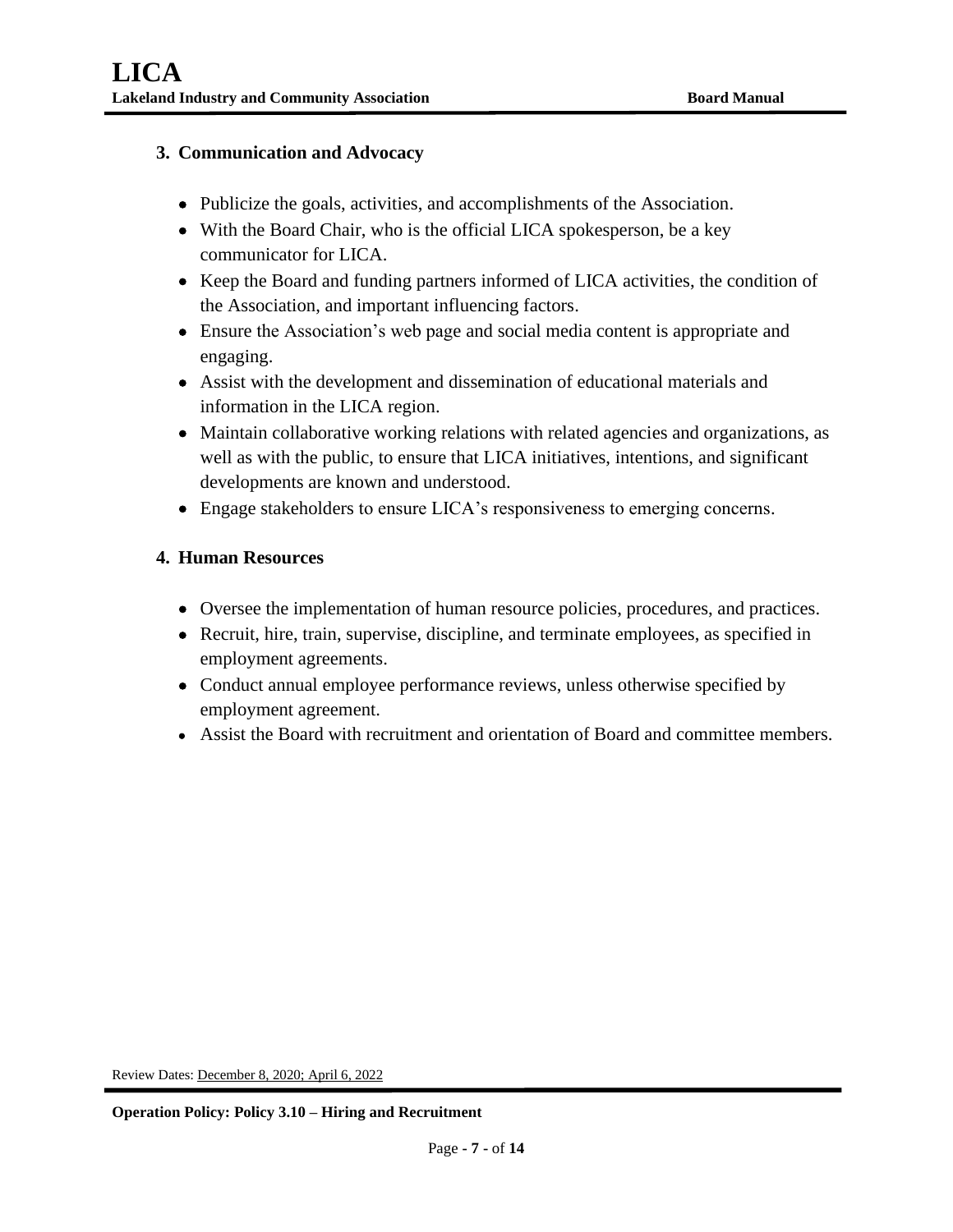## **2.1 ADMINISTRATIVE PROFESSIONAL JOB DESCRIPTION**

### **POSITION SUMMARY:**

The function of the Administrative Professional is to provide administrative support to the organization and assist in daily office operations in accordance with LICA policies and bylaws.

### **KEY RESPONSIBILITIES:**

- Create and maintain databases for filing, inventory, and mailing distribution systems which include, but is not limited to, a list of current LICA membership, volunteers, sponsors, LICA committees, LICA Board of Directors and contacts, within the LICA region.
- Record and process inquiries in a friendly, courteous manner and forward individuals to the appropriate company, department, or individuals as required.
- Maintain an effective office system for LICA and operate within budget constraints.
- Collect content and prepare documents, including reports, meeting agendas, and meeting minutes.
- Provide information to the board, committees, and general public, in a timely fashion.
- Copy and collate documents for distribution, mailing and filing.
- Attend LICA, Board, and committee meetings to record and distribute minutes.
- Schedule and prepare for Board and committee meetings and manage meeting/board room bookings.
- Compile data, statistics, and research information as requested.
- Establish priorities, work independently, and proceed with objectives without supervision.
- Support the operation and administration of the LICA Board and committees.
- Assure LICA's Mission, Vision, and Values, and services are consistently presented in a strong, positive manner to all stakeholders.
- Become fully familiar with LICA's bylaws, policies, and procedures.
- Complete any other tasks pertaining to LICA business as requested by the Executive Director.

Review Dates: December 8, 2020; June 24, 2021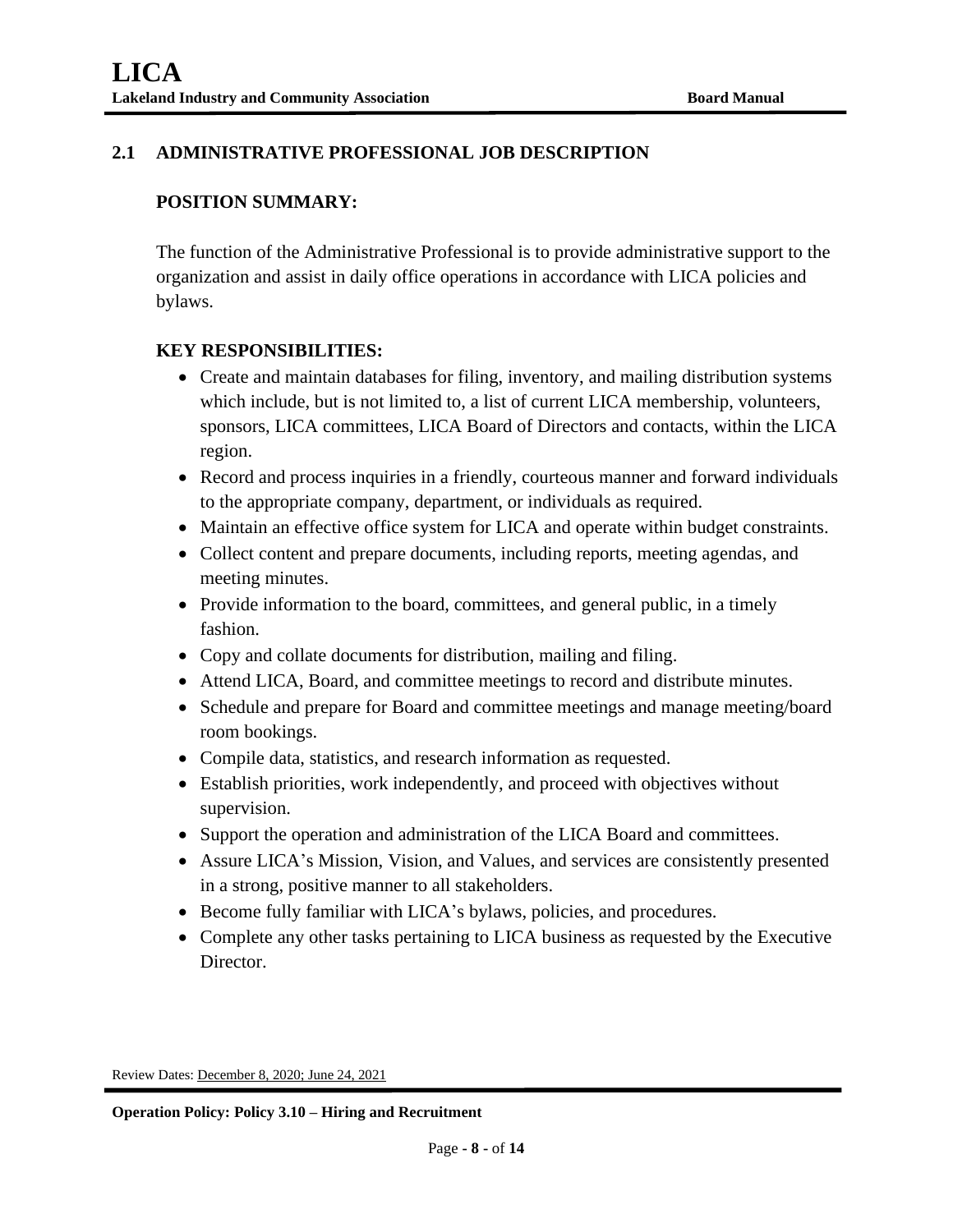# **3.1 FINANCIAL MANAGER JOB DESCRIPTION**

## **POSITION SUMMARY:**

The function of the Financial Manager is to accurately record and report the financial transactions of LICA.

## **KEY RESPONSIBILITIES:**

- Adhere to sound financial practice in alignment with the Alberta Government standards and Generally Accepted Accounting Principles (GAAP).
- Receive and deposit all funds paid to the Association.
- Complete bookkeeping, including monthly payroll, invoicing, source deductions and GST remittances, and month-end/year-end tasks.
- Properly account for the funds of the Association, including allocations and transfers withing LICA accounts.
- Produce financial reports including a detailed listing of expenditures, variance reports, and an updated monthly budget-to-actual report to be presented to the Executive Director.
- Provide the Board with a monthly summary of the Association's revenues and expenditures.
- Work with Executive Director and Accountant on year-end review engagement report.
- Review the overall annual budget totals to ensure the Association's resources are within the budget guidelines approved by the Board, and if not, notify the Executive Director.
- Utilize and implement current office procedures.
- Become fully familiar with the Association's bylaws, policies, and procedures.
- Provide friendly, courteous information to inquiries, and forward individuals to the appropriate company, department or individuals as required.
- Assure the Association and its Mission, Vision, Values, and services are consistently presented in a strong, positive manner to all stakeholders.
- Complete any other tasks as assigned by the Executive Director.

Review Dates: December 8, 2020; April 27, 2021; April 6, 2022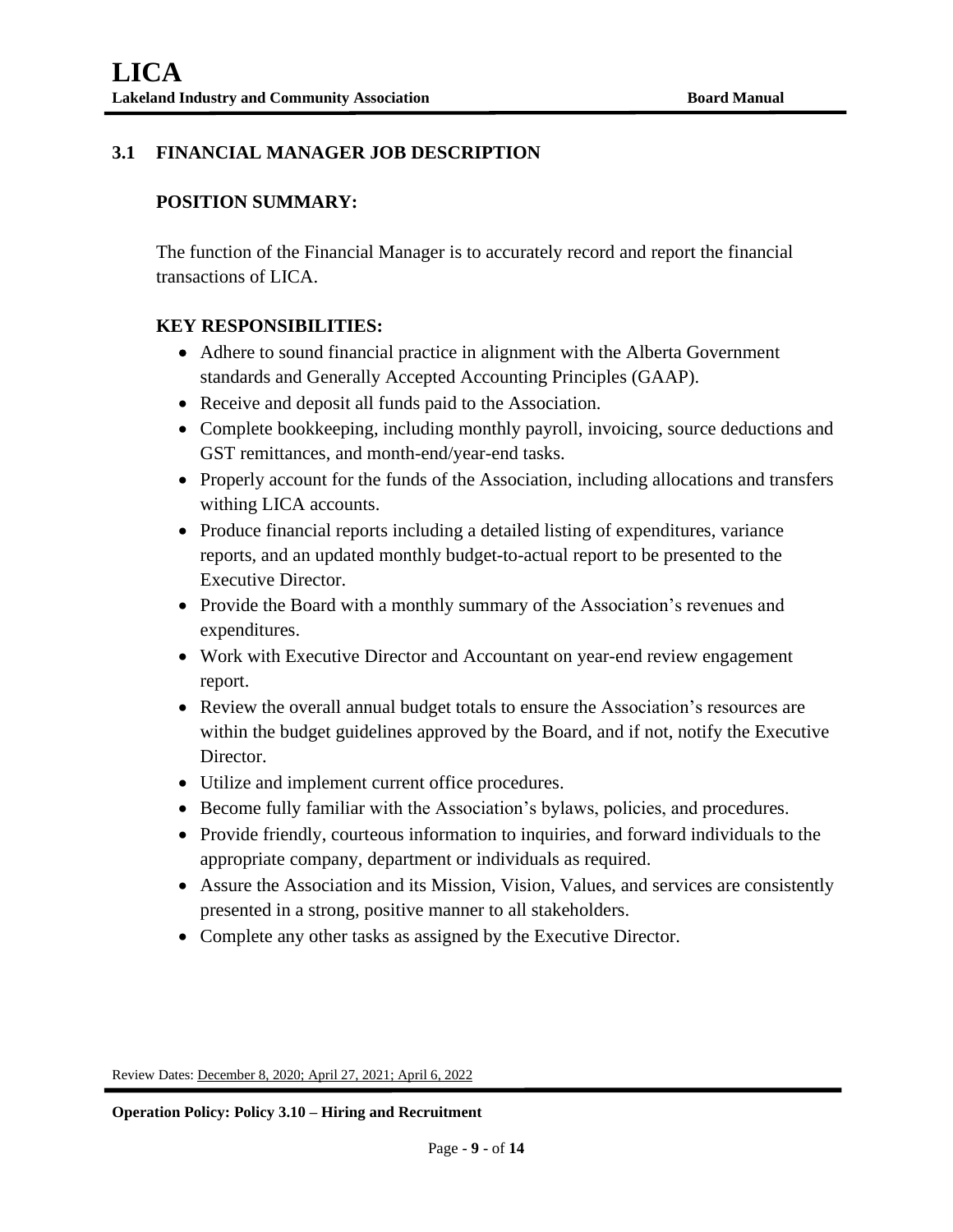# **4.1 SUMMER STUDENT OR TEMPORARY ADMINISTRATIVE PROFESSIONAL JOB DESCRIPTION**

## **POSITION SUMMARY:**

The function of the Summer Student or Temporary Administrative Professional is to assist in the delivery of LICA's policies and initiatives.

## **KEY RESPONSIBILITIES:**

- Summer Students or Temporary Administrative Professionals may be employed on an as needed basis to further the achievement of LICA's Vision, Mission and Values.
- Duties of the Summer Student or Temporary Administrative Professional will be outlined in the employment agreement.

Review Dates: December 8, 2020; April 23, 2021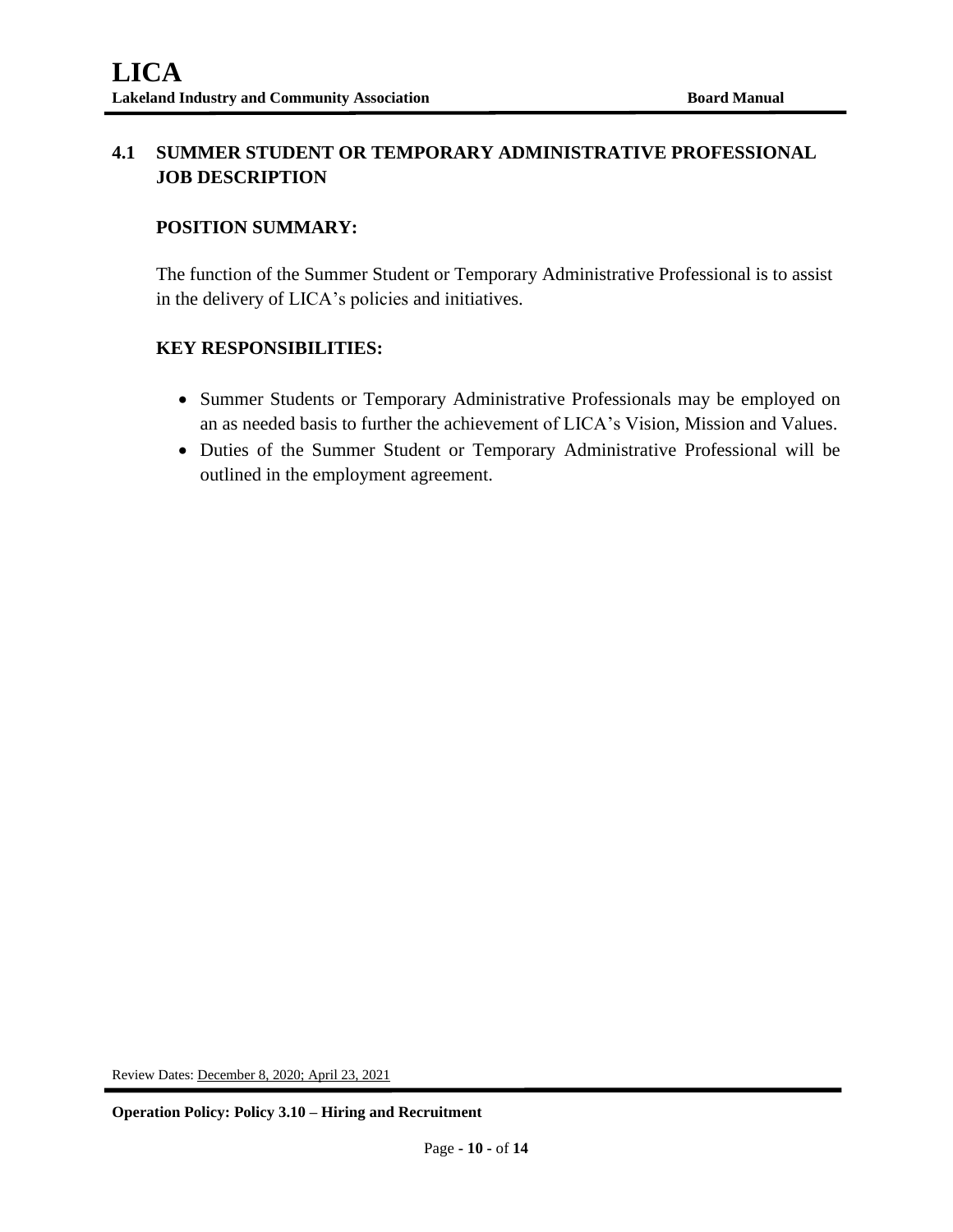## **5.1 EDUCATION AND OUTREACH COORDINATOR JOB DESCRIPTION**

### **POSITION SUMMARY:**

The Education and Outreach Coordinator is responsible for developing and delivering environmental education programs according to the Board approved annual work plans.

## **KEY RESPONSIBILITIES:**

### **1. Strategic Development**

- Along with LICA staff, develop the Strategic Plan and Annual Work Plans.
- Implement strategies identified in the Board approved Annual Work Plans.
- Lead the preparation of the Airshed Engagement grant application and execution, along with the associated reporting, as needed.
- Make recommendations to the Board of Directors on continuous improvement of education and outreach programs.
- Evaluate education and outreach program effectiveness and efficiency. Routinely report back and make recommendations to the Board of Directors.
- Seek additional funding and lead the preparation and execution of other grant applications, along with associated reporting, for Board approved Education and Outreach projects.

## **2. Education and Outreach Program Operations**

- Along with LICA staff, be responsible for the execution of Annual Work Plans.
- Participate in provincial education and outreach initiatives with other WPACs and Airsheds.
- Plan coordinate and facilitate Education and Outreach Committee meetings, including annually reviewing and amending committee Terms of References, and drafting meeting agendas.
- Contribute to the development of the budget.
- Ensure operations are within scope of plans and budget.
- Attend Board meetings.
- Attend conferences/workshops as directed.
- Provide direction to temporary employee(s) as required.

Review Dates: December 8, 2020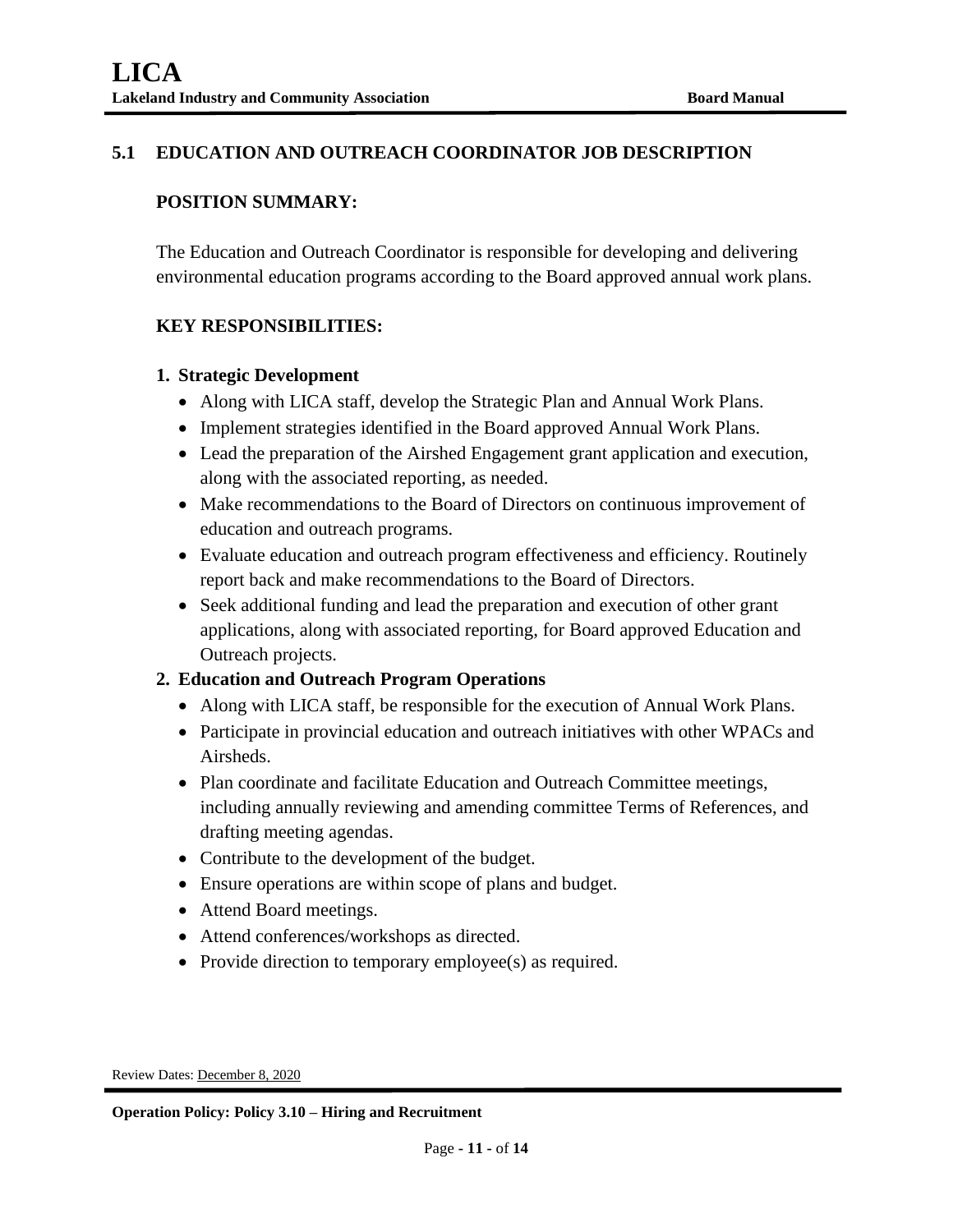### **3. Education and Outreach Program Delivery**

- Plan, coordinate, facilitate, deliver, and evaluate environmental education and outreach initiatives including:
	- ‒ Youth programs.
	- ‒ Classroom presentations.
	- ‒ Community events and workshops.
	- ‒ Community Stewardship action initiatives.
- Develop, create, and maintain:
	- ‒ Community programs, events, and workshops,
	- ‒ The LICA website and social media platforms,
	- ‒ Brochures, newsletters, and other publications.
- Inform current members and volunteers of upcoming events and opportunities.
- Promote membership and volunteer registration.
- Contribute to the preparation of the Annual Report.
- Assist with the planning and delivery of the Annual General Meeting.

## **4. Environmental Programs**

- Assist with the implementation and delivery of environmental programs as required.
- Attend Technical Working Group and Integrated Watershed Management Plan Committee meetings as required.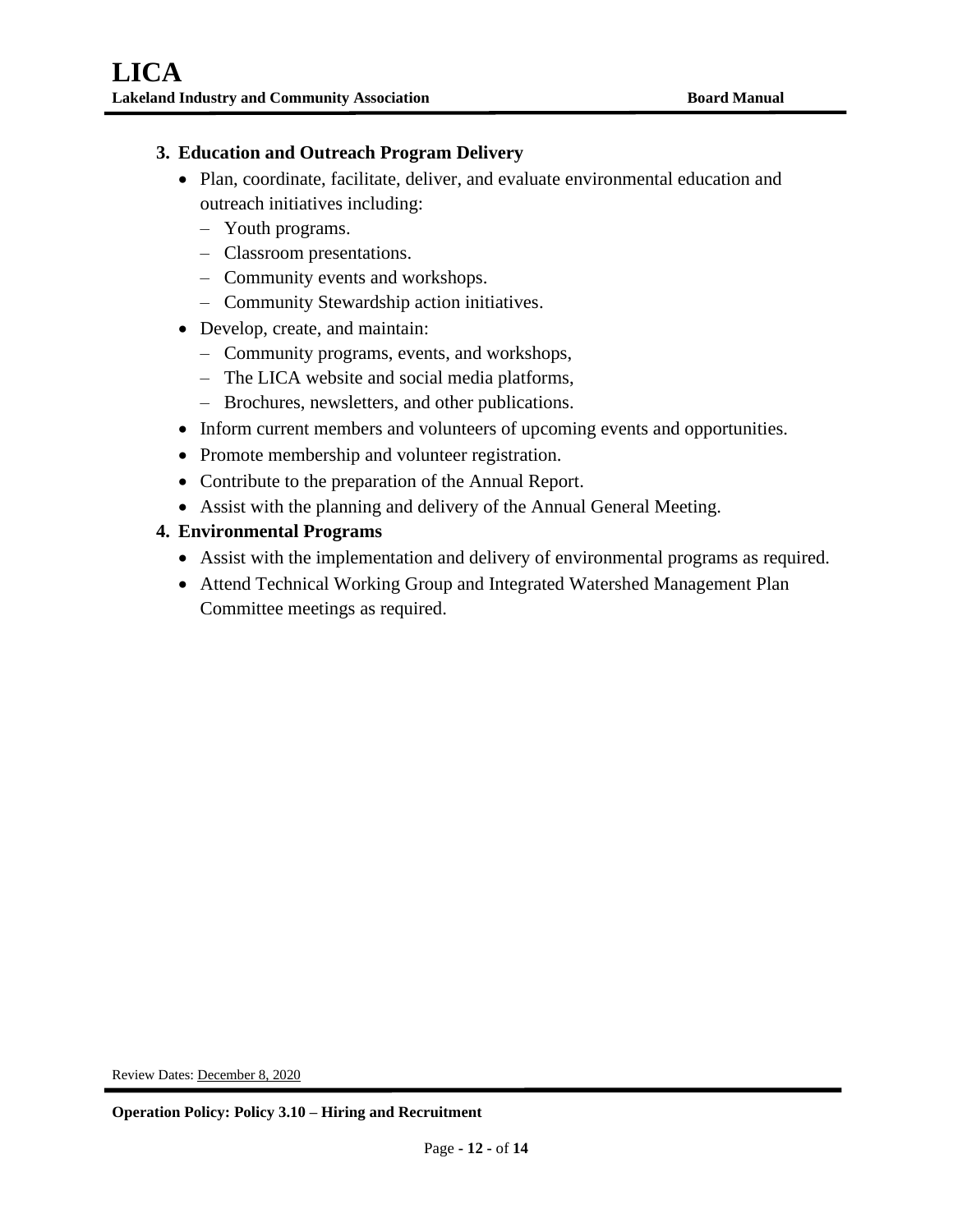## **6.1 ENVIRONMENTAL COORDINATOR JOB DESCRIPTION**

## **POSITION SUMMARY:**

The Environmental Coordinator will support the delivery of environmental programs within the LICA region, with particular focus on watershed programs

### **KEY RESPONSIBILITIES:**

### **1. Strategic Development**

- Along with LICA staff, develop the Strategic Plan and Annual Work Plans.
- Implement strategies identified in the Board approved Annual Work Plans.
- Lead the preparation of the WPAC grant application and execution, along with the associated reporting, as needed.
- Seek additional funding and lead the preparation and execution of other grant applications, along with associated budgets and reporting, for Board approved projects.
- Contribute to the development of the Strategic Plan budget.
- Make recommendations to the Board of Directors on continuous improvement of environmental programs.
- With the Executive Director, be aware of and plan for emerging issues, initiatives, and technologies.
- Liaise with other stakeholders and partners on technical and project level.
- Evaluate environmental management program effectiveness, efficiency, and contractor's performance. Routinely report back and make recommendations as needed to the Board of Directors.

### **2. Environmental Program Operations**

- Along with LICA staff, be responsible for the execution of the WPAC Annual Work Plan and day to day operations.
- Participate in provincial WPAC meetings, conferences, and summits as required and represent LICA as the WPAC Manager for the Beaver River Watershed.
- Manage the execution of Board approved projects once funding is secured.
- Manage development of an Integrated Watershed Management Plan (IWMP) for the Beaver River Watershed including:

Review Dates: December 8, 2020; September 30, 2021